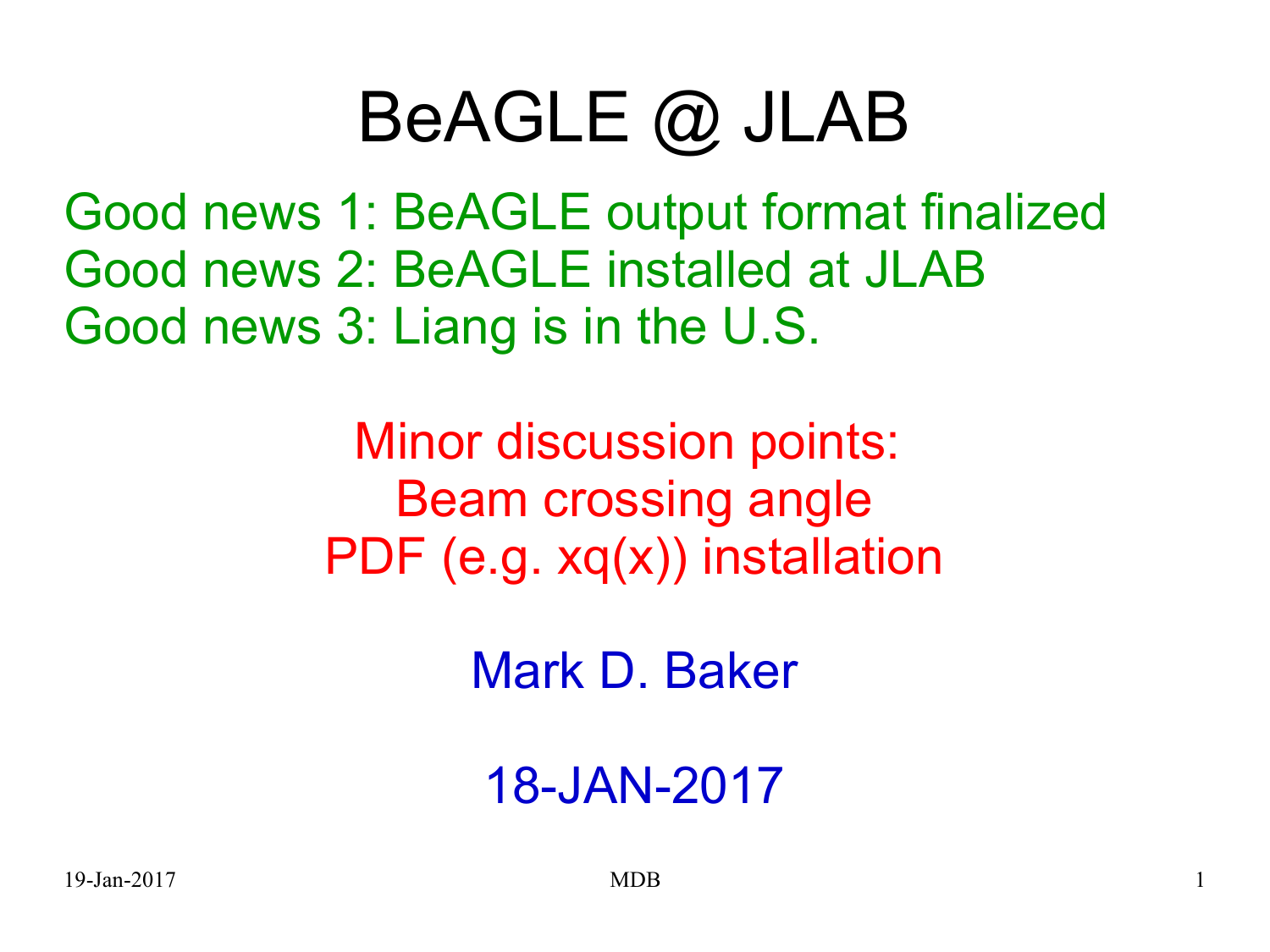#### **BEAGLE EVENT Changed/New Variables**

Particle Record: As per Charles's suggestion, generalized A & Z. Now  $\overline{p}$  is A=Z=-1 and  $\pi$ + is A=0,Z=1 etc.



#### Event header: Added the following:

| Eexc | $ D $ Excitation energy in the nuclear remnant before evaporation and breakup.                                                                       |
|------|------------------------------------------------------------------------------------------------------------------------------------------------------|
| RA   | $ D $ Nuclear PDF ratio for the up sea for the given event kinematics (x,Q <sup>2</sup> ), but set to 1 if multi-nucleon shadowing is off (genShd=1) |
|      |                                                                                                                                                      |

#### Based on question from Guohui:

We'll have to decide how to define these variables for non-zero crossing angle.

19-Jan-2017 MDB 2 Use User1 for crossing angle?

| ltype:  | particle code for incoming lepton |
|---------|-----------------------------------|
| Atarg:  | A of the target nucleus           |
| Ztarg:  | Z of the target nucleus           |
| pzlep:  | D lab pz of the lepton beam       |
| pztarg: | D lab pz/A of the ion beam        |
| pznucl: | D lab pz of the struck nucleon    |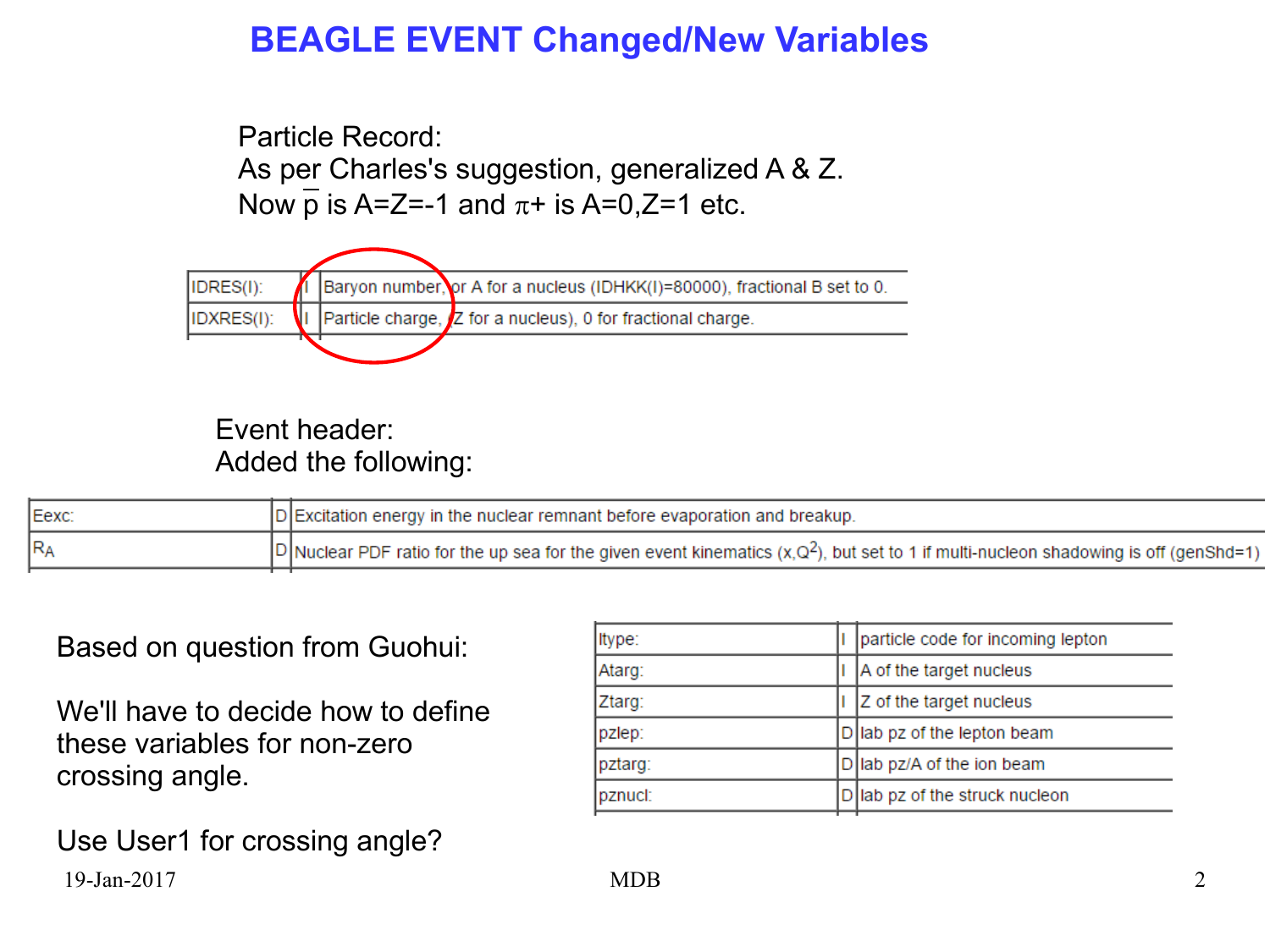# Crossing angle(w/ Guohui, Pawel)

### BeAGLE assumes head-on collisions at multiple points in the code.

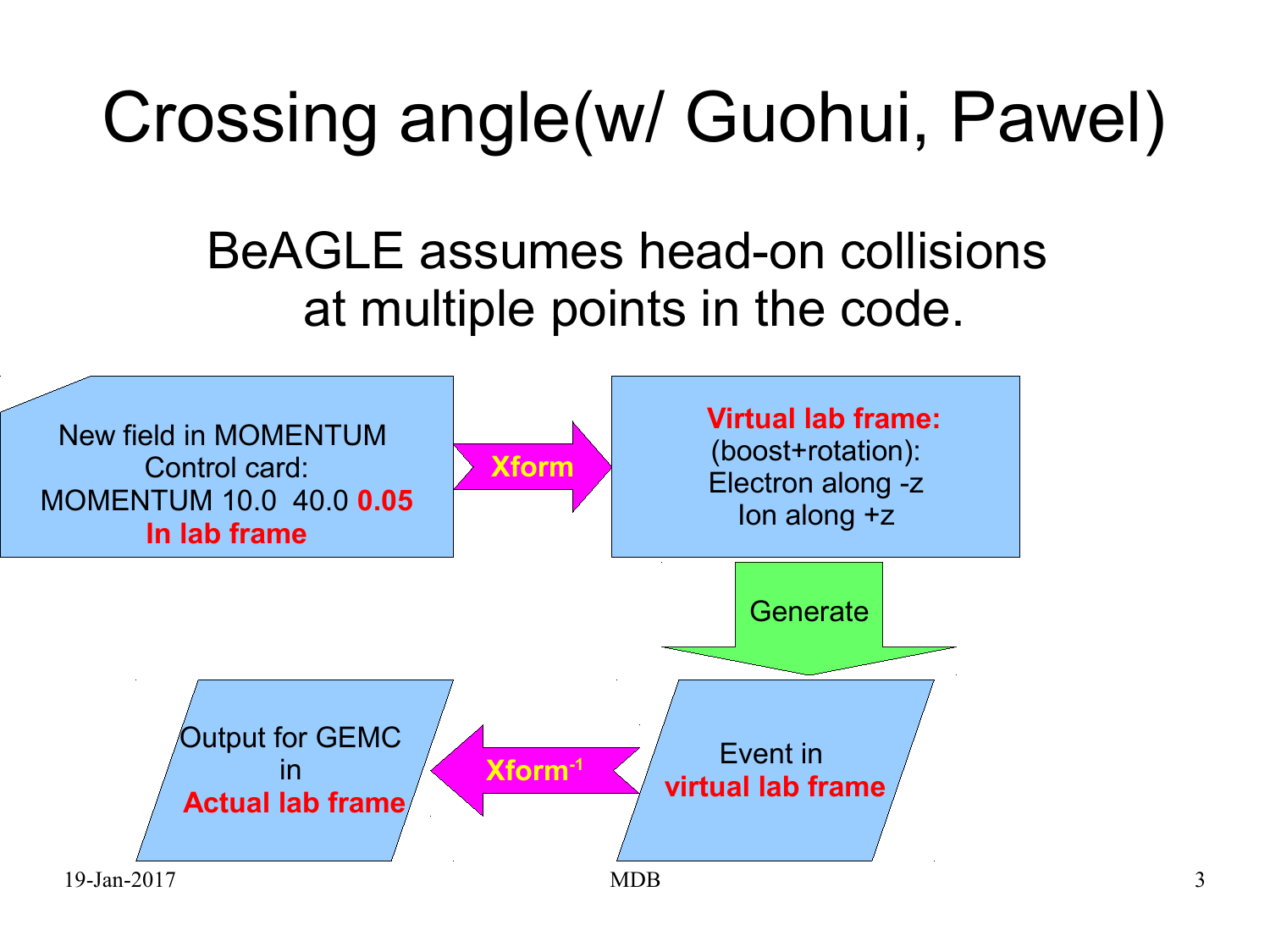### **Still need to fix some contents (using PyQM utility functions)**

| b:                |                | Impact parameter (in fm), radial position of virtual photon w.r.t. the center of the nucleus in the nuclear TRF with z along $\gamma^*$                                              |  |
|-------------------|----------------|--------------------------------------------------------------------------------------------------------------------------------------------------------------------------------------|--|
| Phib:             |                | $\left\vert$ azimuthal angle of the impact parameter of the virtual photon in the nuclear $\operatorname{TRF}$<br>with z along $\gamma^*$ and $\varphi=0$ for the scattered electron |  |
| <b>Thickness:</b> |                | $\frac{D}{D}$ Nuclear thickness T(b) in nucleons/fm <sup>2</sup>                                                                                                                     |  |
| <b>ThickScl:</b>  | $\overline{D}$ | Scaled Nuclear thickness $T(b)/\rho_0$ in units of fm.                                                                                                                               |  |
| Ncollt:           |                | Number of collisions between the incoming $\gamma^*$ and nucleons in the nucleus (same as<br>number of participating nucleons)                                                       |  |
| Ncolli:           |                | Number of inelastic collisions between the incoming $\gamma^*$ and nucleons in the nucleus<br>(same as number of inelastically participating nucleons)                               |  |
| Nnevap:           |                | Number of evaporation (and nuclear breakup) neutrons                                                                                                                                 |  |
| Npevap:           |                | Number of evaporation (and nuclear breakup) protons                                                                                                                                  |  |
| Aremn:            |                | A of the nuclear remnant after evaporation and breakup                                                                                                                               |  |
| Ninc:             |                | Number of stable hadrons from the Intra Nuclear Cascade                                                                                                                              |  |
| Nincch:           |                | Number of charged stable hadrons from the Intra Nuclear Cascade                                                                                                                      |  |

| $\mathbf{d}_{1st}$ :        | D density-weighted distance from first collision to the edge of the nucleus (amount of<br>material traversed / $\rho_0$ )              |  |
|-----------------------------|----------------------------------------------------------------------------------------------------------------------------------------|--|
| $\mathbf{d}_{\text{avg}}$ : | Average density-weighted distance from all inelastic collisions to the edge of the<br>nucleus                                          |  |
| pxf,pyf,pzf:                | $\boxed{\text{D}}$ Fermi-momentum of the struck nucleon (or sum Fermi momentum for all inelastic<br>nucleon participants for Neolli>1) |  |
|                             | User1, User2, User3: D User variables to prevent/delay future format changes                                                           |  |
| nrTracks:                   | number of tracks in this event, including event history(not number of tracks minus 4)                                                  |  |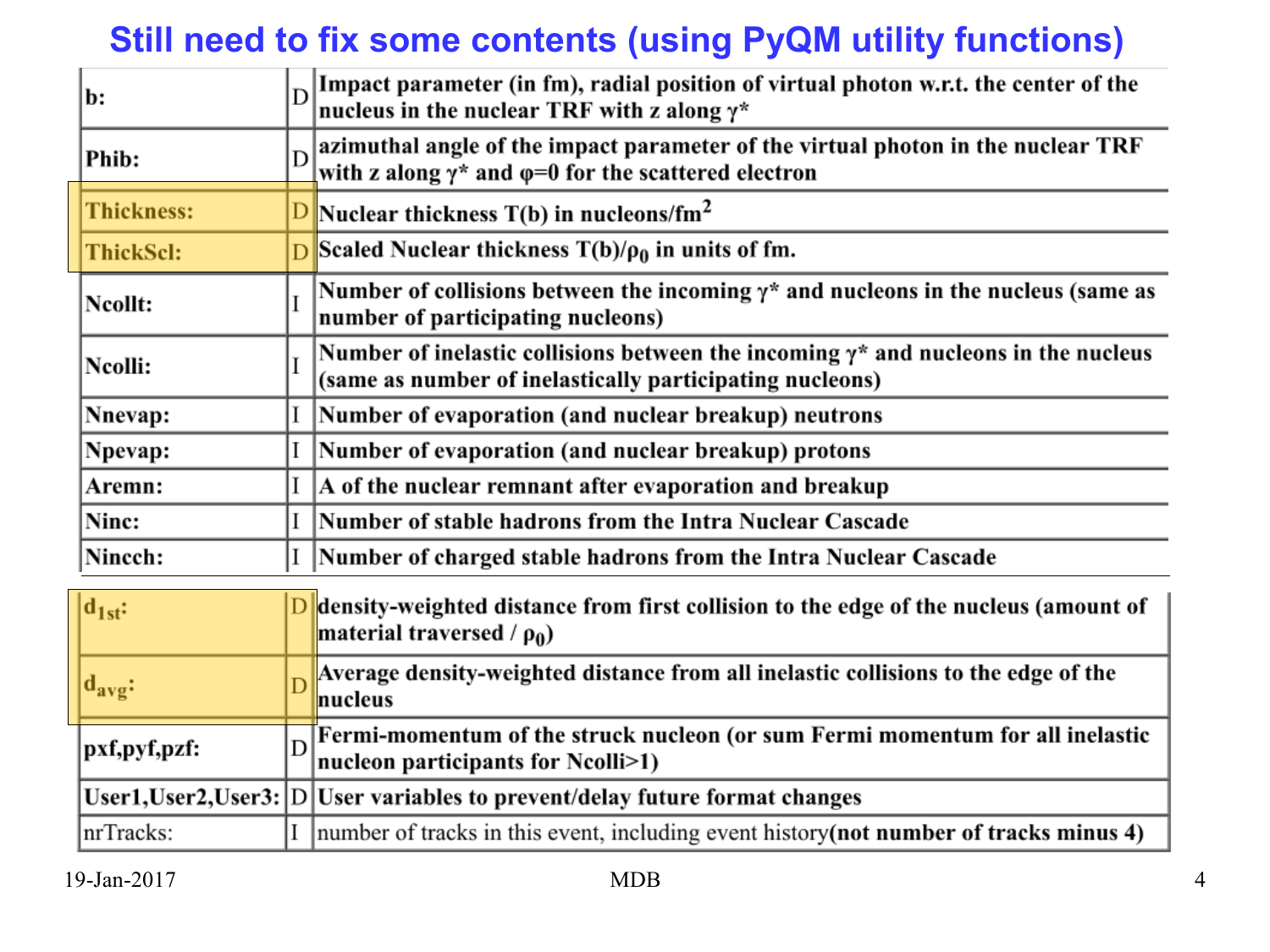| <b>BBBBBB</b><br>EEEEEEE<br>GGGGGG LL<br>ЕЕЕЕЕЕЕ<br>$\mathbf{A}$<br>ВB<br>B EE<br>A A<br>GG<br>LL<br>EE<br>EE<br>A A GG<br>LL<br>BB B<br>EE<br><b>BBBBB</b><br>EEEEE<br>AAAAA GG GG LL<br>eeeee<br>EE<br>BB B<br>A GG<br>G LL<br>EE<br>A<br>B EE<br>ВB<br>A GG<br>G LL<br>EE<br>A<br>BBBBBB EEEEEEE A<br>A GGGGGG LLLLLLL EEEEEEE<br>Pre-release version<br>Authors: Elke Aschenauer, Mark D. Baker, J.H. Lee, Liang Zheng<br>Contact: liangzhphy@gmail.com or mdbaker@mdbpads.com<br>This program (previously called DPMJetHybrid) links to:<br>DPMJET, PHOJET, & PYTHIA (see version #s below) including also<br>LHAPDF for pdfs, and FLUKA & PyQM for conventional nuclear effects<br>$L = \{c_n\}$<br>7 X .<br>$^{-1}$ c<br>. t<br>,, md $\mathbb{Gm}$ .<br>$V = \infty$<br>[d@@@@@/i<br>m.<br>$1 +$<br>1,00000011<br>1100000011<br>1100000011<br>$\mathtt{i}^{\times}$<br>1100000011<br>'i@@@@@A\ <br>g4.<br>]W@b<br>$\setminus$ /M@Af,  <br>'M@@W<br>$\frac{1}{\sqrt{2}}$ $\frac{1}{\sqrt{2}}$ $\frac{1}{\sqrt{2}}$ $\frac{1}{\sqrt{2}}$ $\frac{1}{\sqrt{2}}$ |
|---------------------------------------------------------------------------------------------------------------------------------------------------------------------------------------------------------------------------------------------------------------------------------------------------------------------------------------------------------------------------------------------------------------------------------------------------------------------------------------------------------------------------------------------------------------------------------------------------------------------------------------------------------------------------------------------------------------------------------------------------------------------------------------------------------------------------------------------------------------------------------------------------------------------------------------------------------------------------------------------------------------------------------------------------------------------|
|                                                                                                                                                                                                                                                                                                                                                                                                                                                                                                                                                                                                                                                                                                                                                                                                                                                                                                                                                                                                                                                                     |
|                                                                                                                                                                                                                                                                                                                                                                                                                                                                                                                                                                                                                                                                                                                                                                                                                                                                                                                                                                                                                                                                     |
|                                                                                                                                                                                                                                                                                                                                                                                                                                                                                                                                                                                                                                                                                                                                                                                                                                                                                                                                                                                                                                                                     |
|                                                                                                                                                                                                                                                                                                                                                                                                                                                                                                                                                                                                                                                                                                                                                                                                                                                                                                                                                                                                                                                                     |
|                                                                                                                                                                                                                                                                                                                                                                                                                                                                                                                                                                                                                                                                                                                                                                                                                                                                                                                                                                                                                                                                     |
|                                                                                                                                                                                                                                                                                                                                                                                                                                                                                                                                                                                                                                                                                                                                                                                                                                                                                                                                                                                                                                                                     |
|                                                                                                                                                                                                                                                                                                                                                                                                                                                                                                                                                                                                                                                                                                                                                                                                                                                                                                                                                                                                                                                                     |
|                                                                                                                                                                                                                                                                                                                                                                                                                                                                                                                                                                                                                                                                                                                                                                                                                                                                                                                                                                                                                                                                     |
|                                                                                                                                                                                                                                                                                                                                                                                                                                                                                                                                                                                                                                                                                                                                                                                                                                                                                                                                                                                                                                                                     |
|                                                                                                                                                                                                                                                                                                                                                                                                                                                                                                                                                                                                                                                                                                                                                                                                                                                                                                                                                                                                                                                                     |
|                                                                                                                                                                                                                                                                                                                                                                                                                                                                                                                                                                                                                                                                                                                                                                                                                                                                                                                                                                                                                                                                     |
|                                                                                                                                                                                                                                                                                                                                                                                                                                                                                                                                                                                                                                                                                                                                                                                                                                                                                                                                                                                                                                                                     |
|                                                                                                                                                                                                                                                                                                                                                                                                                                                                                                                                                                                                                                                                                                                                                                                                                                                                                                                                                                                                                                                                     |
|                                                                                                                                                                                                                                                                                                                                                                                                                                                                                                                                                                                                                                                                                                                                                                                                                                                                                                                                                                                                                                                                     |
|                                                                                                                                                                                                                                                                                                                                                                                                                                                                                                                                                                                                                                                                                                                                                                                                                                                                                                                                                                                                                                                                     |
| $\setminus = c$<br>$=$ $=$ $\sim$ $\sim$ $\sim$ $\backslash$ .                                                                                                                                                                                                                                                                                                                                                                                                                                                                                                                                                                                                                                                                                                                                                                                                                                                                                                                                                                                                      |
| , mWmmWs                                                                                                                                                                                                                                                                                                                                                                                                                                                                                                                                                                                                                                                                                                                                                                                                                                                                                                                                                                                                                                                            |
| $**A**Mf$                                                                                                                                                                                                                                                                                                                                                                                                                                                                                                                                                                                                                                                                                                                                                                                                                                                                                                                                                                                                                                                           |
| $\setminus c$ .<br>, ⊽ '                                                                                                                                                                                                                                                                                                                                                                                                                                                                                                                                                                                                                                                                                                                                                                                                                                                                                                                                                                                                                                            |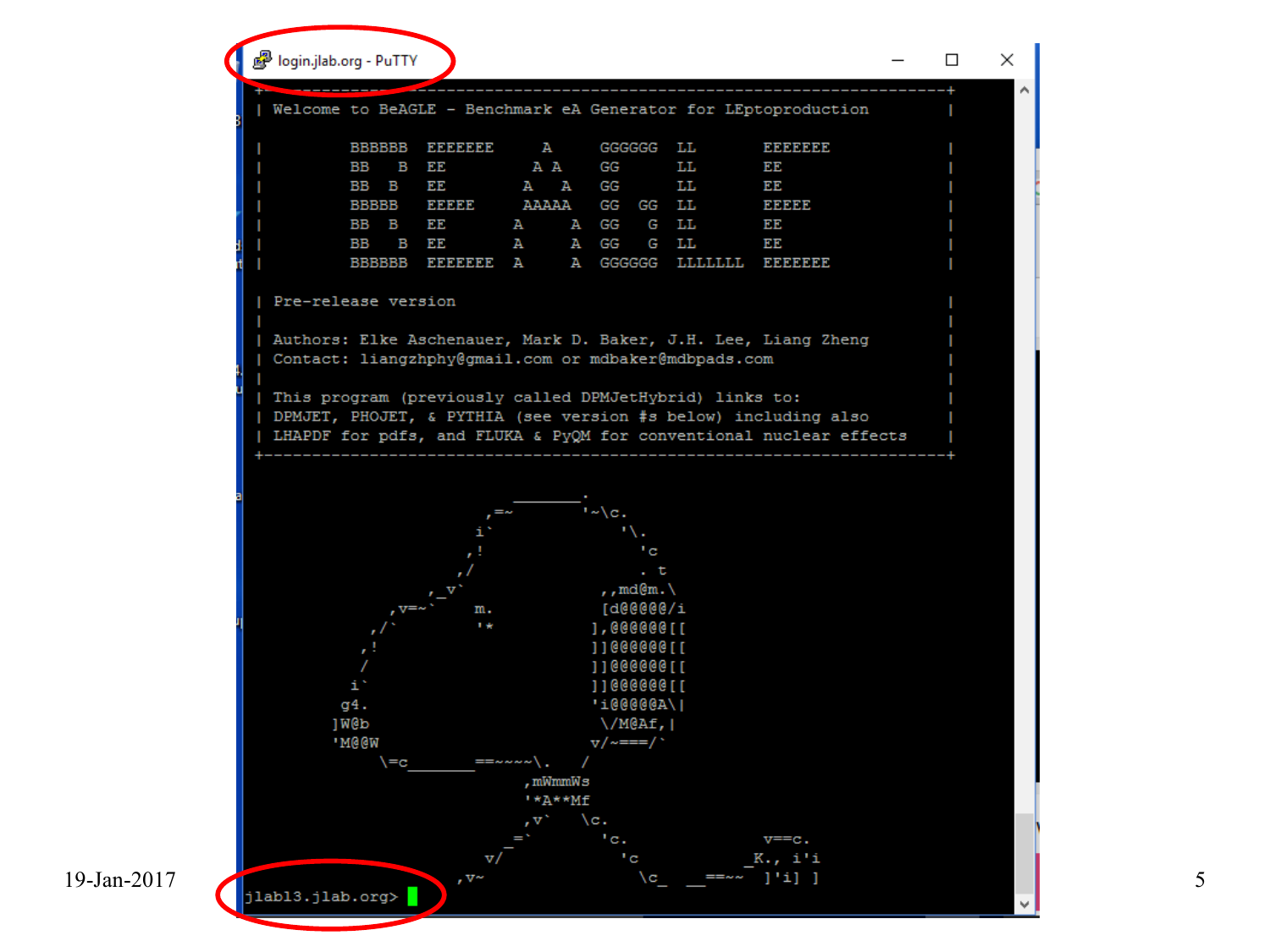#### login.jlab.org - PuTTY

|                     |  |  |                                                         |  |  |           |  | Welcome to BeAGLE - Benchmark eA Generator for LEptoproduction     |  |
|---------------------|--|--|---------------------------------------------------------|--|--|-----------|--|--------------------------------------------------------------------|--|
|                     |  |  | BBBBBB EEEEEEE A GGGGGG LL                              |  |  |           |  | <b>BBBBBBBB</b>                                                    |  |
|                     |  |  | BB B EE A A GG LL                                       |  |  |           |  | EE                                                                 |  |
|                     |  |  | BB B EE                                                 |  |  | A A GG LL |  | ЕE                                                                 |  |
|                     |  |  | BBBBB EEEEE AAAAA GG GG LL                              |  |  |           |  | BBBBB                                                              |  |
|                     |  |  | BB B EE A A GG G LL                                     |  |  |           |  | E) B                                                               |  |
|                     |  |  | BB B EE A A GG G LL                                     |  |  |           |  | 13,13                                                              |  |
|                     |  |  | BBBBBB EEEEEEE A A GGGGGG LLLLLLL EEEEEEE               |  |  |           |  |                                                                    |  |
|                     |  |  |                                                         |  |  |           |  |                                                                    |  |
| Pre-release version |  |  |                                                         |  |  |           |  |                                                                    |  |
|                     |  |  |                                                         |  |  |           |  |                                                                    |  |
|                     |  |  |                                                         |  |  |           |  | Authors: Elke Aschenauer, Mark D. Baker, J.H. Lee, Liang Zheng     |  |
|                     |  |  | Contact: liangzhphy@gmail.com or mdbaker@mdbpads.com    |  |  |           |  |                                                                    |  |
|                     |  |  |                                                         |  |  |           |  |                                                                    |  |
|                     |  |  | This program (previously called DPMJetHybrid) links to: |  |  |           |  |                                                                    |  |
|                     |  |  |                                                         |  |  |           |  | DPMJET, PHOJET, & PYTHIA (see version #s below) including also     |  |
|                     |  |  |                                                         |  |  |           |  | LHAPDF for pdfs, and FLUKA & PyQM for conventional nuclear effects |  |
|                     |  |  |                                                         |  |  |           |  |                                                                    |  |



#### 20 event files made at JLAB and at BNL with the same fixed SEED are identical.

jlabl3.jlab.org> diff eAu\_10x100\_Q2\_1\_20\_y\_0.01\_0.95\_tau\_9\_noquench\_kt=ptfrag=0.40\_Shd2\_short-test.txt FromBNL/<br>jlabl3.jlab.org>  $\blacksquare$ 

 $\Box$ 

×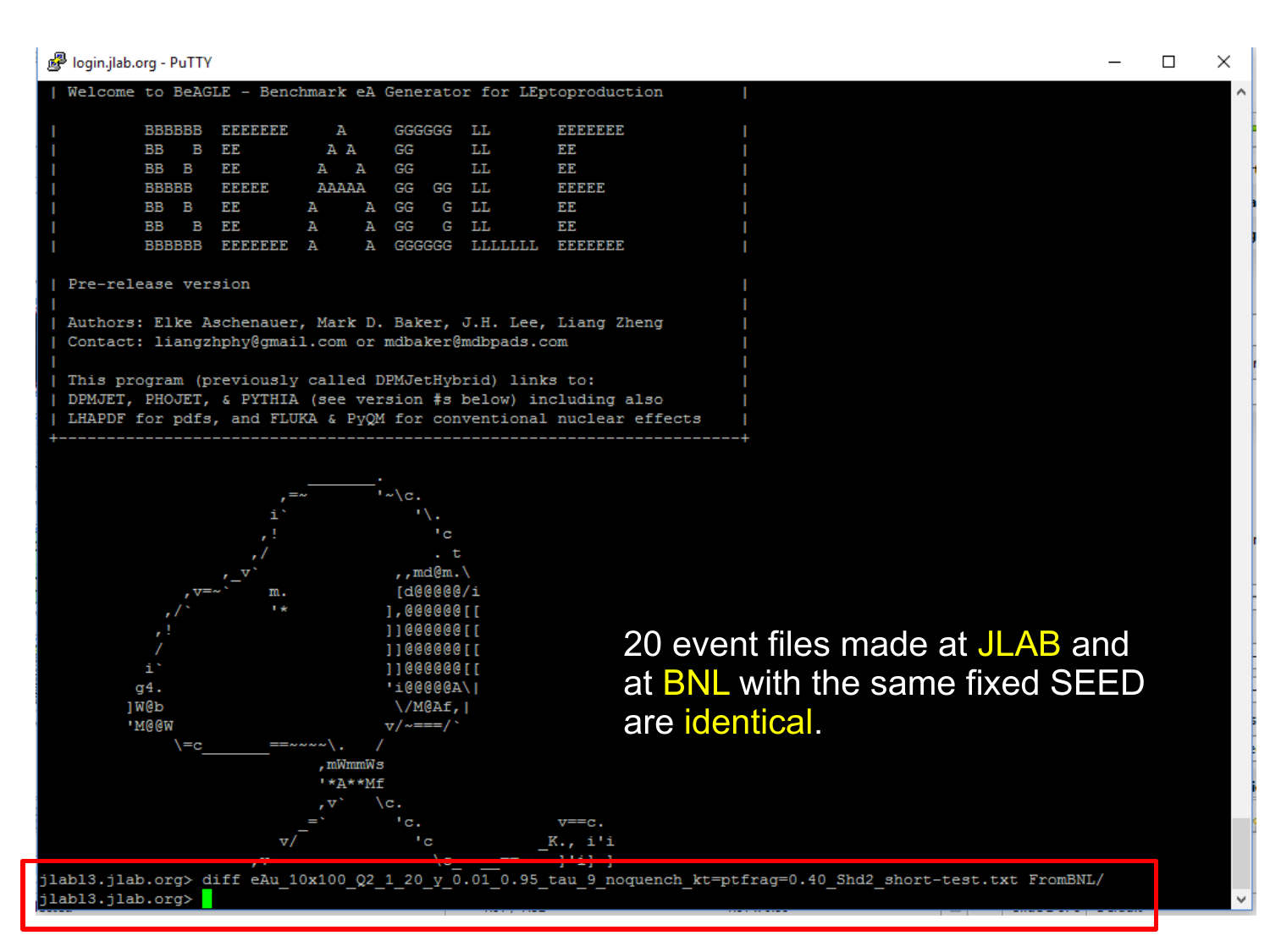### JLAB software: a breath of fresh air!

**It was much easier than I feared, primarily for one reason:**

login.jlab.org - PuTTY

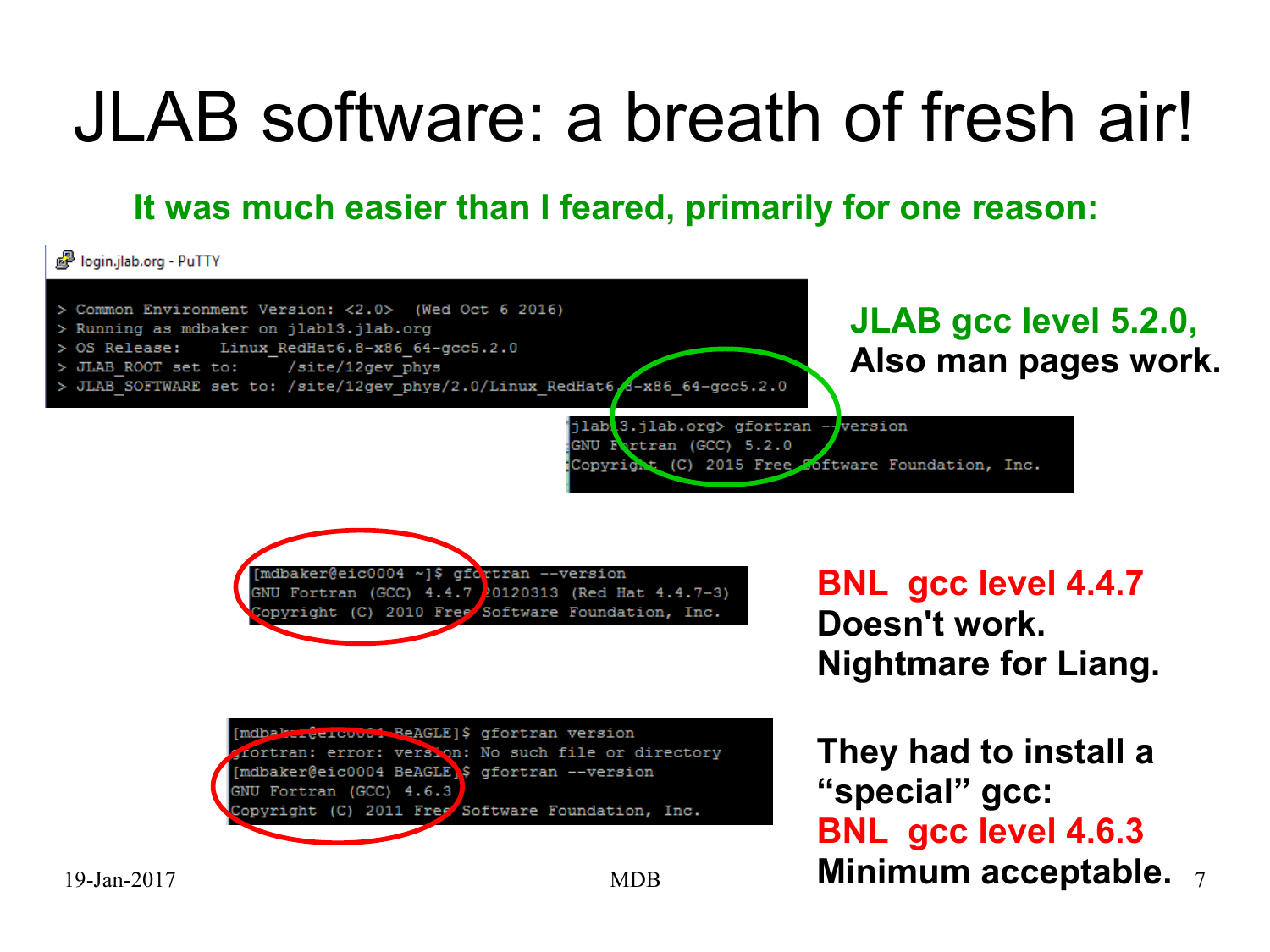## /u/group/ldgeom/PACKAGES/

#### jlabl3.jlab.org> pwd

/u/group/ldgeom/PACKAGES ilabl3.ilab.org> ls --width=25 BeAGLE fluka-64  $hapdf-5.9.1$ HAPDF-5.9.1-64BIT HAPDF-5.9.1-64BIT-BNL etup.csh

In addition to BeAGLE we also have: LHAPDF-5.9.1-64BIT to interface with PDFs & we have Fluka

| Jiabis. Jiab.org> pwd<br>/u/group/ldgeom/PACKAGES/BeAGLE<br>jlabl3.jlab.org> ls<br><b>BeAGLE</b> | linkToRadgen                     |
|--------------------------------------------------------------------------------------------------|----------------------------------|
| Documents<br>dpmjet.dat                                                                          | Makefile<br>Makefile~            |
| eALS1nog<br>eALS1 re                                                                             | nuclear.bin<br>obi               |
| eAS2tst<br>eAu shorttest Shd2 tau9 kt=ptfrag=0.40.inp                                            | outForPythiaMod<br><b>D</b> szOM |
| eAu shorttest Shd2 tau9 kt=ptfrag=0.40.log                                                       | PYTHIA-6.4.28                    |
| ePb-low 10k Shd1 tau9 kt=ptfraq=0.32.inp                                                         | radgen- $6.4.28$                 |
| ePb-low 10k Shd1 tau9 kt=ptfrag=0.32.rerunSEED2210.inp                                           | runeA-test.csh                   |
| errors.dat                                                                                       | runeA-test.csh~                  |
| fitpar.dat                                                                                       | shadowmapAu.dat                  |
| fort.1                                                                                           | shadowmapCa.dat                  |
| fort.11                                                                                          | src                              |
| include                                                                                          | $user-eA3.0-5.f$                 |
| (jlabl3.jlab.org>                                                                                |                                  |

#### Note for Charles:

BeAGLE can run basically BNL-PYTHIA for ep or "en" Sept. 15, 2015 version.

I'll make example control files for that.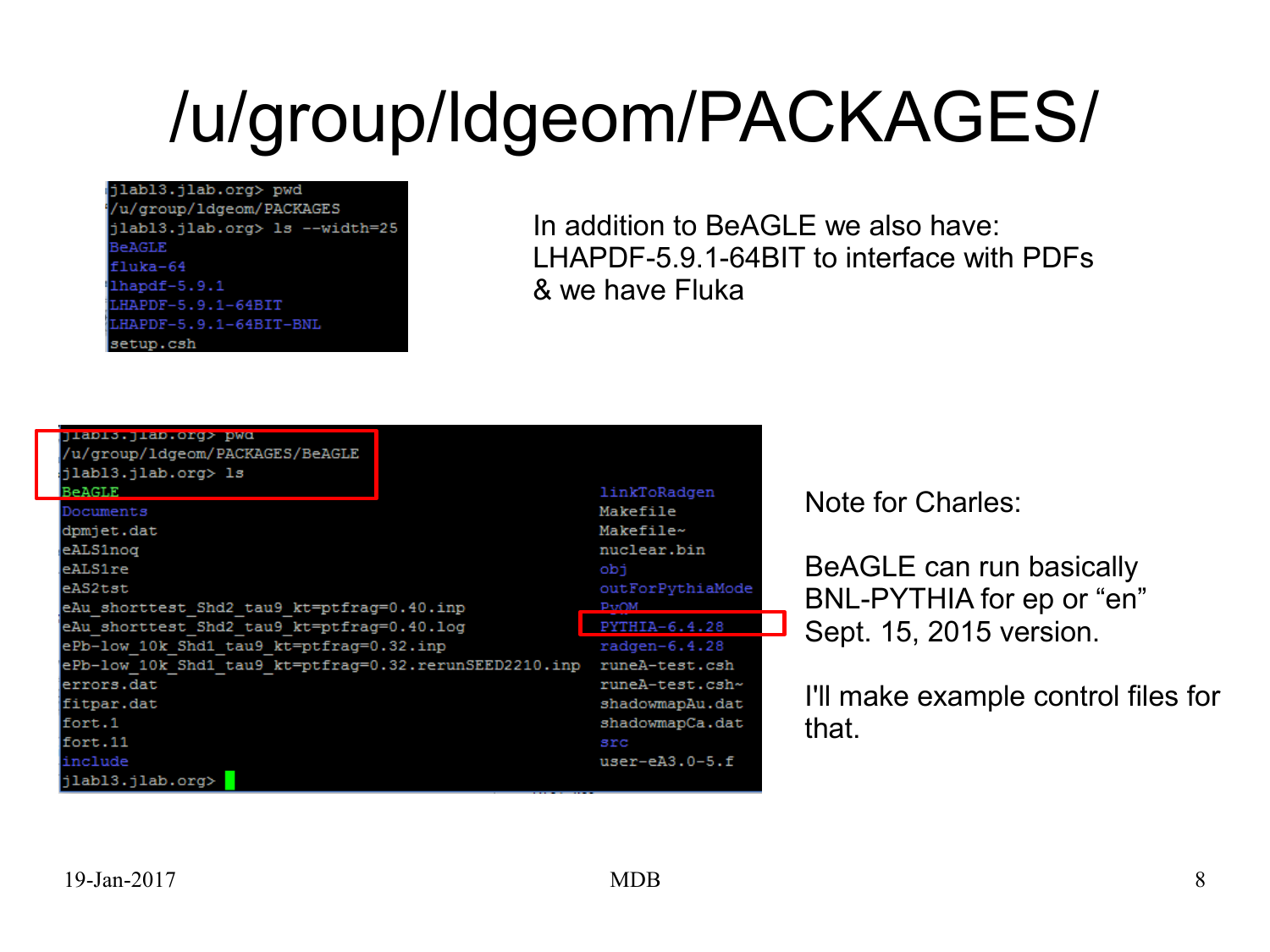### Download more PDFSets?

Due to space limitations (on Tuesday), I just downloaded a subset of PDFs. Basically CTEQ\* and EPS09\*

Should we just download more as we need them, or match BNL now now that we have 100 GB?

Are there special JLAB-favorite PDFs?

JLAB PDFsets currently 454 MB BNL PDFsets currently 12 GB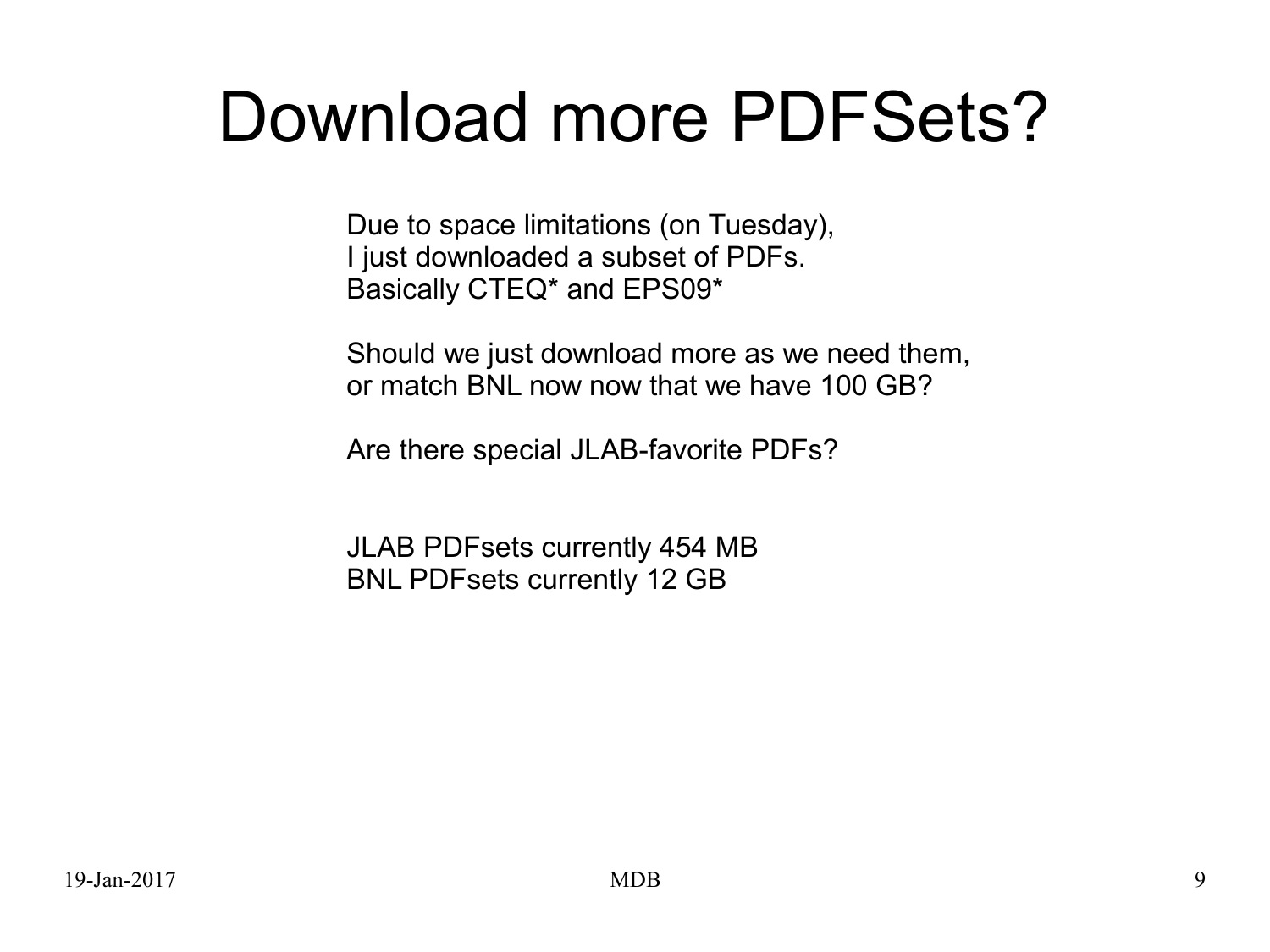| 19-Jan-2017 | <b>MDB</b> | 10 |
|-------------|------------|----|
|             |            |    |

PDFSets

@ BNL

| 1/18/2017 |   |                       |  |  |  |  |
|-----------|---|-----------------------|--|--|--|--|
|           |   |                       |  |  |  |  |
|           | L | $\mathbf{\mathbf{0}}$ |  |  |  |  |

8:13 PM

Ų

 $\Box$ 

 $-$ 

 $\times$ 

|         | CT09MC2.LHqrid  | EPS09NLOR 108.LHqrid | MRST2001E.LHpd  |
|---------|-----------------|----------------------|-----------------|
| OVERLAP | CT09MCS.LHgrid  | EPS09NLOR 115.LHqrid | MRST20011o.LHqr |
|         | CT10as.LHqrid   | EPS09NLOR 117.LHqrid | MRST2001nlo.LHq |
|         | CT10f3.LHqrid   | EPS09NLOR 12.LHqrid  | MRST2001nlo.LHp |
|         | CT10f4.LHqrid   | EPS09NLOR 131.LHgrid | MRST2001nnlo.LH |
|         | CT10.LHgrid     | EPS09NLOR 16.LHqrid  | MRST2002nlo.LHo |
|         | CT10was.LHqrid  | EPS09NLOR 184.LHqrid | MRST2002nlo.LHp |
|         | CT10wf3.LHqrid  | EPS09NLOR 195.LHqrid | MRST2002nnlo.LH |
|         | CT10wf4.LHgrid  | EPS09NLOR 197.LHqrid | MRST2003cnlo.LH |
|         | CT10w.LHgrid    | EPS09NLOR 208.LHqrid | MRST2003cnlo.LH |
|         | cteq4d.LHqrid   | EPS09NLOR 20.LHgrid  | MRST2003cnnlo.I |
|         | cteq41.LHqrid   | EPS09NLOR 238.LHqrid | MRST2004FF31o.I |
|         | cteq4m.LHgrid   | EPS09NLOR 27.LHqrid  | MRST2004FF3nlo. |
|         | cteq5d.LHqrid   | EPS09NLOR 40.LHgrid  | MRST2004FF3nlo. |
|         | cteq5f3.LHqrid  | EPS09NLOR 4.LHqrid   | MRST2004FF41o.I |
|         | cteq5f4.LHqrid  | EPS09NLOR 56.LHqrid  | MRST2004FF4nlo. |
|         | cteg51.LHqrid   | EPS09NLOR 64.LHqrid  | MRST2004FF4nlo. |
|         | cteg5m1.LHgrid  | EPS09NLOR 6.LHqrid   | MRST2004nlo.LHo |
|         | cteg5m.LHgrid   | EPS09NLOR 84.LHqrid  | MRST2004nlo.LHr |
|         | cteg61.LHqrid   | EPS09NLOR 9.LHarid   | MRST2004nnlo.LH |
|         | cteq61.LHpdf    | Fermi2002 1000.LHpdf | MRST2004ged.LHg |
|         | cteq65c.LHgrid  | Fermi2002 100.LHpdf  | MRST2006nnlo.LH |
|         | cteg65.LHgrid   | GJR08FFdis.LHgrid    | MRST20071omod.I |
|         | cteq65s.LHqrid  | GJR08FFnloE.LHgrid   | MRST98dis.LHgri |
|         | cteq66a0.LHqrid | GJR081o.LHqrid       | MRST98ht.LHgrid |
|         | cteg66a1.LHqrid | GJR08VFnloE.LHorid   | MRST98.LHpdf    |

**O** Ask me anything

H

| [mdbaker@eic0004 PDFsets]\$ 1s |                      |                                      |                                         |                                                        |
|--------------------------------|----------------------|--------------------------------------|-----------------------------------------|--------------------------------------------------------|
| a02m lo.LHgrid                 | EPS09LOR 115.LHgrid  | HERAPDF01.LHpdf                      | MSTW2008nlo90cl asmz+90clhalf.LHqrid    | NNPDF21 as 0114 100.LHgrid                             |
| a02m nlo.LHgrid                | EPS09LOR 117.LHgrid  | HERAPDF10 ALPHAS.LHgrid              | MSTW2008nlo90cl asmz-90cl.LHgrid        | NNPDF21 as 0115 100.LHgrid                             |
| a02m nnlo.LHgrid               | EPS09LOR 12. LHgrid  | HERAPDF10 EIG.LHgrid                 | MSTW2008nlo90cl asmz+90cl.LHqrid        | NNPDF21 as 0116 100.LHgrid                             |
| ABFKWPI.LHgrid                 | EPS09LOR 16. LHqrid  | HERAPDF10 VAR.LHgrid                 | MSTW2008nlo90cl.LHqrid                  | NNPDF21 as 0117 100.LHgrid                             |
| abkm09_3_nlo.LHgrid            | EPS09LOR 184.LHgrid  | HERAPDF15NLO ALPHAS.LHgrid           | MSTW2008nlo90cl nf3.LHgrid              | NNPDF21 as 0118 100.LHgrid                             |
| abkm09 3 nnlo. LHgrid          | EPS09LOR 195.LHgrid  | HERAPDF15NLO EIG.LHgrid              | MSTW2008nlo90cl nf4.LHgrid              | NNPDF21 as 0120 100.LHgrid                             |
| abkm09 4 nlo.LHqrid            | EPS09LOR 197.LHqrid  | HERAPDF15NLO VAR.LHqrid              | MSTW2008nlo asmzrange.LHgrid            | NNPDF21 as 0121 100.LHqrid                             |
| abkm09 4 nnlo.LHgrid           | EPS09LOR 208.LHgrid  | HERAPDF15NNLO ALPHAS.LHgrid          | MSTW2008nlo mbrange.LHqrid              | NNPDF21 as 0122 100.LHgrid                             |
| abkm09 5 nlo.LHgrid            | EPS09LOR 238.LHgrid  | HERAPDF15NNLO EIG.LHgrid             | MSTW2008nlo mbrange nf4.LHgrid          | NNPDF21 as 0123 100.LHgrid                             |
| abkm09 5 nnlo.LHgrid           | EPS09LOR 27.LHgrid   | HERAPDF15NNLO VAR.LHgrid             | MSTW2008nlo mcrange fixasmz.LHgrid      | NNPDF21 as 0124 100.LHgrid                             |
| ACFGPG.LHgrid                  | EPS09LOR 40.LHgrid   | HKNlo.LHqrid                         | MSTW2008nlo mcrange fixasmz nf3.LHgrid  | NNPDF21 dis 1000.LHgrid                                |
| Alekhin 1000.LHpdf             | EPS09LOR 4.LHgrid    | HKNnlo.LHgrid                        | MSTW2008nlo mcrange.LHgrid              | NNPDF21 dis 100.LHgrid                                 |
| Alekhin 100.LHpdf              | EPS09LOR 56.LHgrid   | JR09FFnnloE.LHgrid                   | MSTW2008nlo mcrange nf3.LHgrid          | NNPDF21 dis+dy 100.LHgrid                              |
| Botje_1000.LHpdf               | EPS09LOR 64.LHgrid   | JR09VFnnloE.LHgrid                   | MSTW2008nnlo68cl asmz-68clhalf.LHgrid   | NNPDF21 dis+jet_100.LHgrid                             |
|                                | EPS09LOR 6.LHgrid    | LACG.LHqrid                          | MSTW2008nnlo68cl asmz+68clhalf.LHqrid   | NNPDF21 FFN NF3 100.LHgrid                             |
| CT09MC1.LHgrid                 | EPS09LOR 9.LHgrid    | MRST2001E.LHgrid                     | MSTW2008nnlo68cl asmz-68cl.LHgrid       | NNPDF21 FFN NF4 100.LHgrid                             |
| CT09MC2.LHgrid                 | EPS09NLOR 108.LHgrid | MRST2001E.LHpdf                      | MSTW2008nnlo68cl asmz+68cl.LHgrid       | $\overline{\phantom{0}}$<br>NNPDF21 FFN NF5 100.LHgrid |
|                                |                      |                                      |                                         |                                                        |
| CT09MCS.LHqrid                 | EPS09NLOR 115.LHgrid | MRST20011o.LHqrid                    | MSTW2008nnlo68cl.LHqrid                 | NNPDF21 lo as 0119 100.LHqrid                          |
| CT10as.LHqrid                  | EPS09NLOR 117.LHgrid | MRST2001nlo.LHqrid                   | MSTW2008nnlo68cl nf3.LHqrid             | NNPDF21 lo as 0130 100.LHgrid                          |
| CT10f3.LHgrid                  | EPS09NLOR 12.LHgrid  | MRST2001nlo.LHpdf                    | MSTW2008nnlo68cl nf4.LHgrid             | NNPDF21 lostar as 0119 100.LHgrid                      |
| CT10f4.LHgrid                  | EPSO9NLOR 131.LHgrid | MRST2001nnlo.LHgrid                  | MSTW2008nnlo90cl asmz-90clhalf.LHgrid   | NNPDF21 lostar as 0130 100.LHgrid                      |
| CT10.LHgrid                    | EPS09NLOR 16. LHgrid | MRST2002nlo.LHgrid                   | MSTW2008nnlo90cl asmz+90clhalf.LHgrid   | NNPDF21 mb 425 100.LHgrid                              |
| CT10was.LHgrid                 | EPS09NLOR 184.LHgrid | MRST2002nlo.LHpdf                    | MSTW2008nnlo90cl asmz-90cl.LHqrid       | NNPDF21 mb 45 100.LHgrid                               |
| CT10wf3.LHgrid                 | EPS09NLOR 195.LHgrid | MRST2002nnlo.LHqrid                  | MSTW2008nnlo90cl asmz+90cl.LHgrid       | NNPDF21 mb 50 100.LHgrid                               |
| CT10wf4.LHgrid                 | EPS09NLOR 197.LHgrid | MRST2003cnlo.LHgrid                  | MSTW2008nnlo90cl.LHgrid                 | NNPDF21 mb 525 100.LHgrid                              |
| CT10w.LHgrid                   | EPS09NLOR 208.LHgrid | MRST2003cnlo.LHpdf                   | MSTW2008nnlo90cl nf3.LHgrid             | NNPDF21 mc 15 100.LHgrid                               |
| cteq4d.LHgrid                  | EPS09NLOR 20.LHqrid  | MRST2003cnnlo.LHqrid                 | MSTW2008nnlo90cl nf4.LHqrid             | NNPDF21 mc 16 100.LHqrid                               |
| cteq41.LHgrid                  | EPS09NLOR 238.LHgrid | MRST2004FF31o.LHgrid                 | MSTW2008nnlo asmzrange.LHgrid           | NNPDF21 mc 17 100.LHgrid                               |
| cteq4m.LHgrid                  | EPS09NLOR 27.LHgrid  | MRST2004FF3nlo.LHgrid                | MSTW2008nnlo mbrange.LHgrid             | NNPDF21 nnlo 1000.LHgrid                               |
| cteq5d.LHqrid                  | EPS09NLOR 40.LHgrid  | MRST2004FF3nlo.LHpdf                 | MSTW2008nnlo mbrange nf4.LHgrid         | NNPDF21 nnlo 100.LHgrid                                |
| cteq5f3.LHgrid                 | EPS09NLOR 4.LHqrid   | MRST2004FF41o.LHqrid                 | MSTW2008nnlo mcrange fixasmz.LHgrid     | NNPDF21 nnlo as 0114 100.LHgrid                        |
| cteq5f4.LHgrid                 | EPS09NLOR 56.LHgrid  | MRST2004FF4nlo.LHgrid                | MSTW2008nnlo mcrange fixasmz nf3.LHgrid | NNPDF21 nnlo as 0115 100.LHgrid                        |
| cteq51.LHgrid                  | EPS09NLOR 64.LHgrid  | MRST2004FF4nlo.LHpdf                 | MSTW2008nnlo mcrange.LHgrid             | NNPDF21 nnlo as 0116 100.LHgrid                        |
| cteq5m1.LHgrid                 | EPS09NLOR 6.LHgrid   | MRST2004nlo.LHgrid                   | MSTW2008nnlo mcrange nf3.LHgrid         | NNPDF21 nnlo as 0117 100.LHgrid                        |
| cteq5m.LHqrid                  | EPS09NLOR 84. LHgrid | MRST2004nlo.LHpdf                    | NNPDF10 1000.LHgrid                     | NNPDF21 nnlo as 0118 100.LHgrid                        |
| cteq61.LHgrid                  | EPS09NLOR 9.LHqrid   | MRST2004nnlo.LHqrid                  | NNPDF10 1000.LHpdf                      | NNPDF21 nnlo as 0120 100.LHgrid                        |
| cteq61.LHpdf                   | Fermi2002 1000.LHpdf | MRST2004ged.LHgrid                   | NNPDF10 100.LHgrid                      | NNPDF21 nnlo as 0121 100.LHgrid                        |
| cteq65c.LHgrid                 | Fermi2002 100.LHpdf  | MRST2006nnlo.LHgrid                  | NNPDF10 100.LHpdf                       | NNPDF21 nnlo as 0122 100.LHgrid                        |
| cteq65.LHgrid                  | GJR08FFdis.LHgrid    | MRST20071omod.LHgrid                 | NNPDF11 100.LHgrid                      | NNPDF21 nnlo as 0123 100.LHgrid                        |
| cteq65s.LHgrid                 | GJR08FFnloE.LHqrid   | MRST98dis.LHgrid                     | NNPDF12 1000.LHgrid                     | NNPDF21 nnlo as 0124 100.LHgrid                        |
| cteq66a0.LHgrid                | GJR081o.LHgrid       | MRST98ht.LHgrid                      | NNPDF12 100.LHgrid                      | NNPDF21 nnlo collider 100.LHgrid                       |
| cteq66a1.LHgrid                | GJR08VFnloE.LHqrid   | MRST98.LHpdf                         | NNPDF20 1000.LHgrid                     | NNPDF21 nnlo dis 100.LHgrid                            |
| cteq66a2.LHgrid                | GRV981o.LHgrid       | MRST981o.LHgrid                      | NNPDF20 100.LHgrid                      | NNPDF21 nnlo dis+dy 100.LHgrid                         |
| cteq66a3.LHgrid                | GRV98nlo.LHgrid      | MRST98nlo.LHgrid                     | NNPDF20 as 0114 100.LHgrid              | NNPDF21 nnlo heraonly 100.LHgrid                       |
| cteq66alphas. LHqri            | GRVGO.LHqrid         | MRSTMCal.LHqrid                      | NNPDF20 as 0115 100.LHqrid              | OWPI.LHarid                                            |
| cteq66c.LHgrid                 | GRVG1.LHgrid         | MSTW2008lo68cl.LHgrid                | NNPDF20 as 0116 100.LHgrid              | PDFsets.index                                          |
| cteq66.LHgrid                  | GRVPIO.LHgrid        | MSTW2008lo68cl nf3.LHgrid            | NNPDF20 as 0117 100.LHgrid              | SASG.LHgrid                                            |
| cteq6AB.LHgrid                 | GRVPI1.LHgrid        | MSTW2008lo68cl nf4.LHgrid            | NNPDF20 as 0118 100.LHgrid              | SMRSPI.LHgrid                                          |
| cteq6lg.LHgrid                 | GSG0.LHqrid          | MSTW2008lo90cl.LHqrid                | NNPDF20 as 0120 100.LHgrid              | USERGRIDQ2.LHgrid                                      |
| cteq6.LHpdf                    | GSG1.LHqrid          | MSTW2008lo90cl nf3.LHgrid            | NNPDF20 as 0121 100. LHgrid             | USERGRIDQ3.LHgrid                                      |
| cteq61.LHpdf                   | GSG960.LHgrid        | MSTW2008lo90cl nf4.LHgrid            | NNPDF20 as 0122 100.LHgrid              | USERGRIDQ4.LHgrid                                      |
| cteq611.LHpdf                  | GSG961.LHgrid        | MSTW2008nlo68cl asmz-68clhalf.LHgrid | NNPDF20 as 0123 100.LHgrid              | WHITG.LHgrid                                           |
| cteq6mE.LHgrid                 | H12000disE.LHgrid    | MSTW2008nlo68cl asmz+68clhalf.LHqrid | NNPDF20 as 0124 100.LHgrid              | ZEUS2002 FF.LHpdf                                      |
| cteq6m.LHpdf                   | H12000dis.LHgrid     | MSTW2008nlo68cl asmz-68cl.LHqrid     | NNPDF20 dis 100.LHgrid                  | ZEUS2002 TR.LHpdf                                      |
| <b>Distribution and and a</b>  | H12000loE.LHgrid     | MSTW2008nlo68cl asmz+68cl.LHgrid     | NNPDF20 dis+dy 100.LHgrid               | ZEUS2002 ZM.LHpdf                                      |
| DOGO.LHqrid                    | H12000lo.LHgrid      | MSTW2008nlo68cl.LHqrid               | NNPDF20 dis+jet 100.LHgrid              | ZEUS2005 ZJ.LHpdf                                      |
| DOG1.LHqrid                    | H12000msE.LHqrid     | MSTW2008nlo68cl nf3.LHqrid           | NNPDF20 heraold 100.LHqrid              |                                                        |
| <u>cpsvouva mnyrru</u>         | 12000ms.LHgrid       | MSTW2008nlo68cl nf4.LHgrid           | NNPDF21 1000.LHgrid                     |                                                        |
| EPS09LOR 108.LHgrid            | ERAPDF01.LHgrid      | MSTW2008nlo90cl asmz-90clhalf.LHgrid | NNPDF21 100.LHgrid                      |                                                        |
|                                | $s$   $\sim$         |                                      |                                         |                                                        |

**U O C N D O G O C M X N 4 O D A B D A B D A B D A B D A**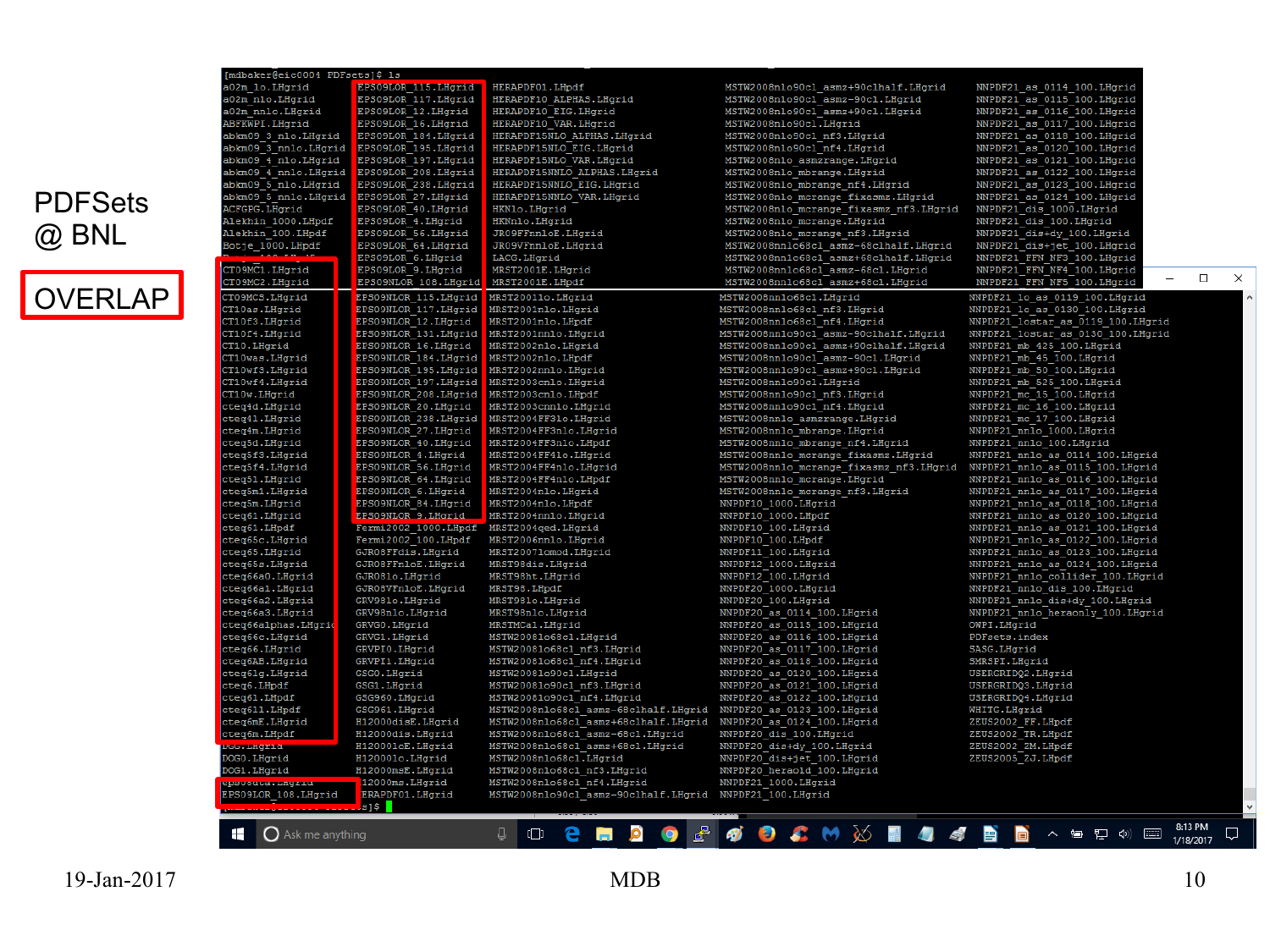#### Extra PDFSets only at JLAB – downloaded from LHAPDF site. 70MB

Note: I don't really like using NLO or NNLO PDFs with PYTHIA, So these may not be that useful.

| CT10nlo as 0112. LHorid | CT10nlo as 0126. LHgrid  | CT10nnlo as 0119.LHqrid  |
|-------------------------|--------------------------|--------------------------|
| CT10nlo as 0113. LHqrid | CT10nlo as 0127.LHqrid   | CT10nnlo as 0120.LHqrid  |
| CT10nlo as 0114. LHqrid | CT10nlo.LHqrid           | CT10nnlo as 0121. LHqrid |
| CT10nlo as 0115. LHgrid | CT10nlo nf3.LHqrid       | CT10nnlo as 0122.LHgrid  |
| CT10nlo as 0116. LHgrid | CT10nlo nf4.LHqrid       | CT10nnlo as 0123. LHgrid |
| CT10nlo as 0117. LHgrid | CT10nnlo as 0110.LHqrid  | CT10nnlo as 0124.LHgrid  |
| CT10nlo as 0118. LHgrid | CT10nnlo as 0111. LHgrid | CT10nnlo as 0125.LHgrid  |
| CT10nlo as 0119. LHgrid | CT10nnlo as 0112. LHgrid | CT10nnlo as 0126. LHorid |
| CT10nlo as 0120. LHqrid | CT10nnlo as 0113. LHqrid | CT10nnlo as 0127.LHgrid  |
| CT10nlo as 0121. LHgrid | CT10nnlo as 0114. LHgrid | CT10nnlo as 0128.LHgrid  |
| CT10nlo as 0122. LHorid | CT10nnlo as 0115.LHgrid  | CT10nnlo as 0129. LHorid |
| CT10nlo as 0123. LHqrid | CT10nnlo as 0116. LHqrid | CT10nnlo as 0130.LHqrid  |
| CT10nlo as 0124. LHqrid | CT10nnlo as 0117. LHgrid | CT10nnlo.LHqrid          |
| CT10nlo as 0125. LHgrid | CT10nnlo as 0118.LHqrid  |                          |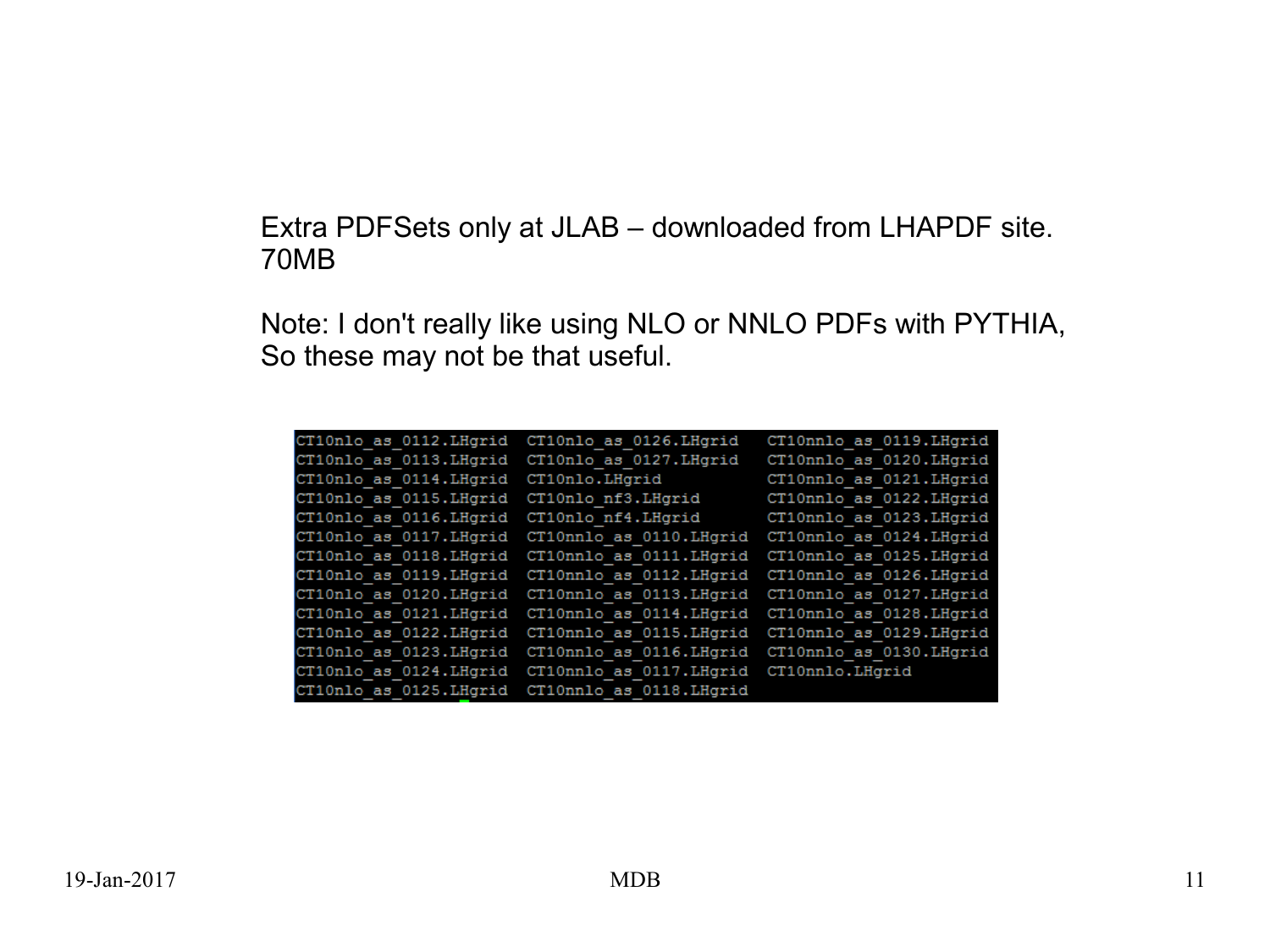# /u/group/ldgeom/data/

I'll make instructions for running BeAGLE from your own area. You can make a directory for yourself here for data that you want to keep.

Total group space now 100 GB due to Vasiliy's request.

| jlabl3.jlab.org> pwd |  |
|----------------------|--|
| /u/group/ldgeom/data |  |
| ∥jlabl3.jlab.org> ls |  |
| mdbaker              |  |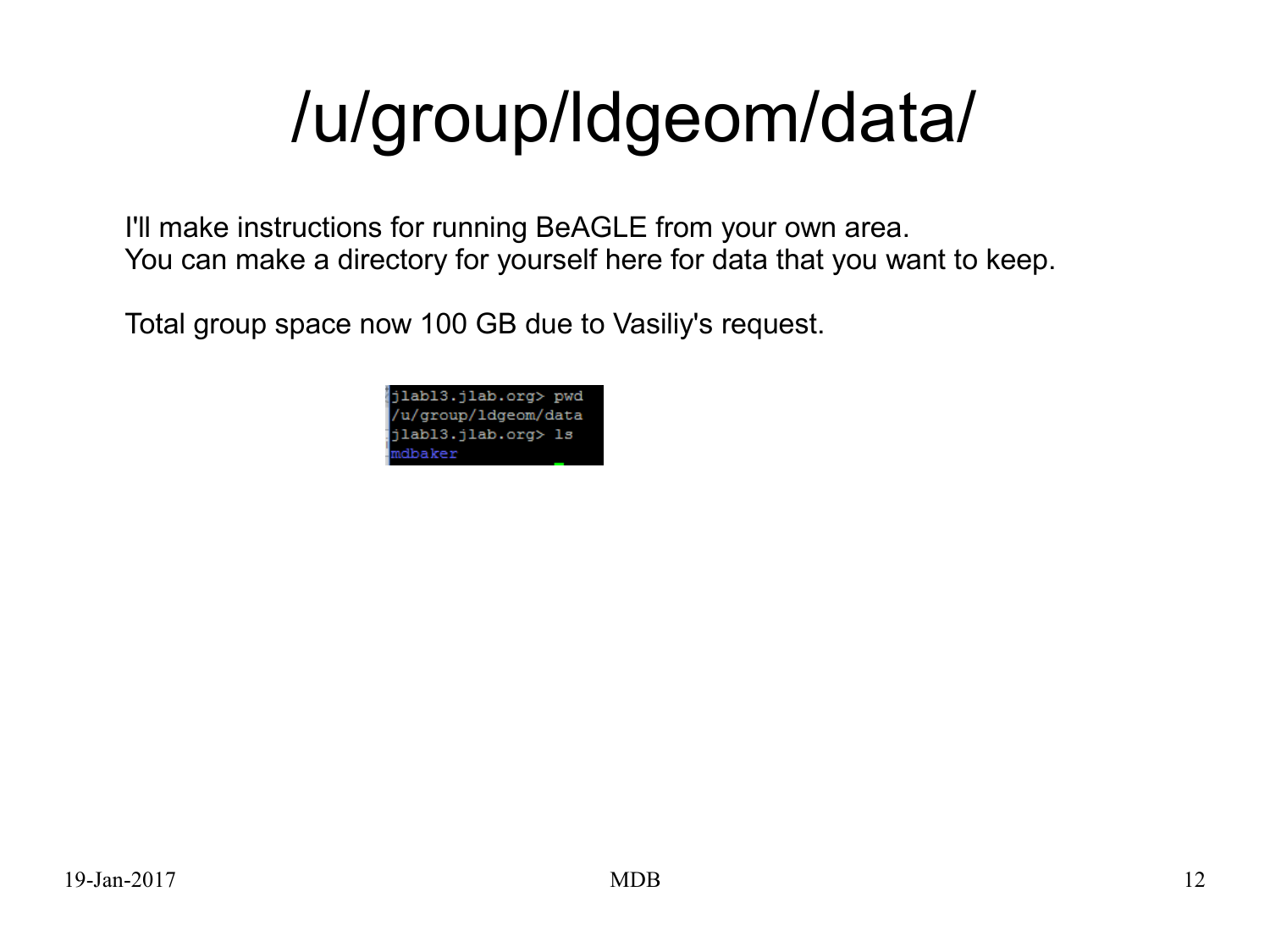## Liang is here at BNL!

• Will anyone be coming to EIC R&D meeting next week?